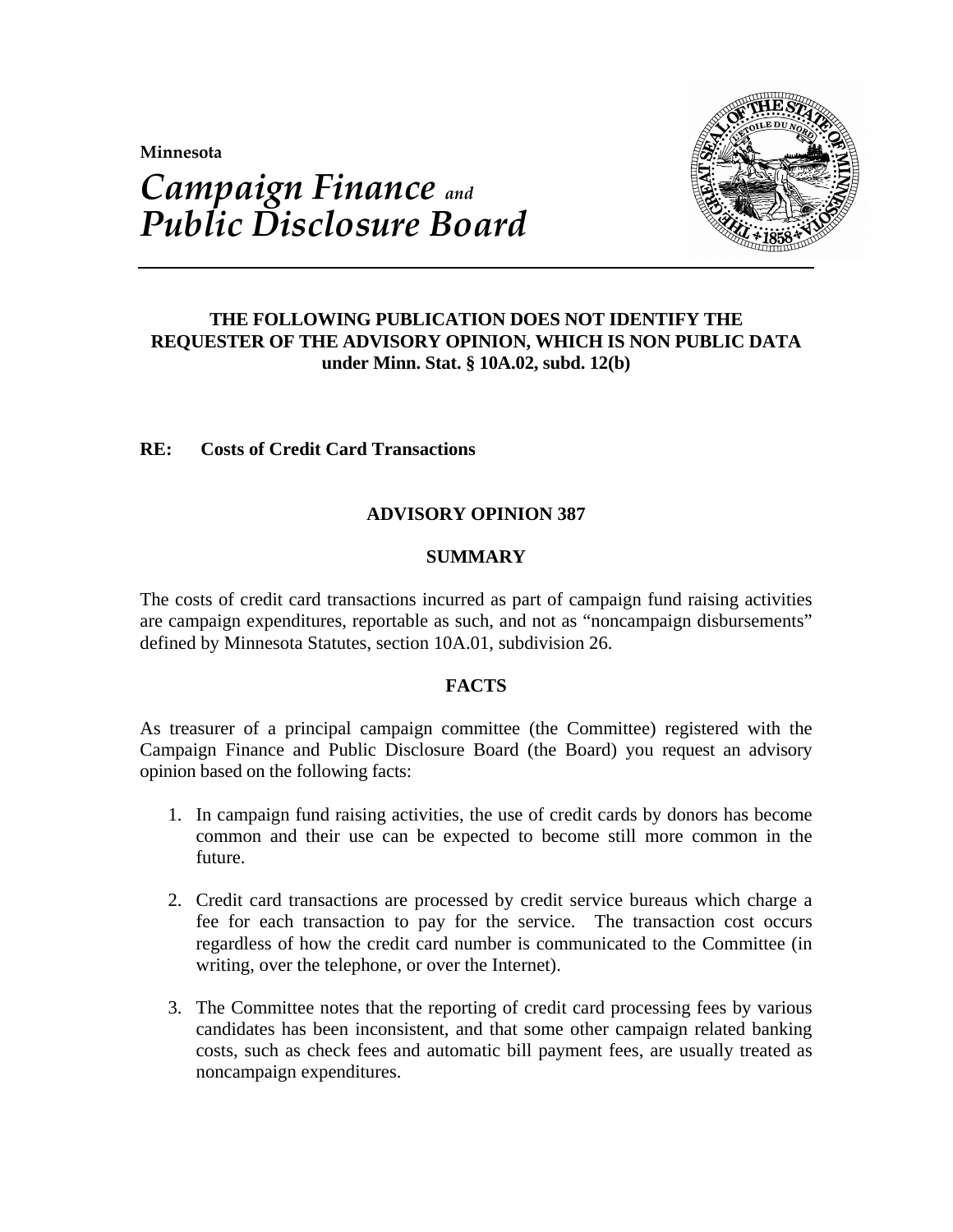#### **ISSUE ONE**

Should the costs of credit card transactions incurred in fund raising activities be reported as noncampaign disbursements under Minnesota Statutes, section 10A.01, subdivision 26?

#### **OPINION ONE**

No. The board concludes that fees for credit card transactions are campaign expenditures, and should be reported as such under Minnesota Statutes, section 10A.20. Credit card transaction fees are not explicitly identified as a type of noncampaign disbursement under any clause of section 10A.01, subdivision 26. This statute does provide in clause (1) that a principal campaign committee's payments for accounting services are a noncampaign disbursement. Including credit card transaction fees as a type of accounting service would extend the range of clause (1) beyond its natural meaning.

Many costs related to raising funds for a principal campaign committee are campaign expenditures. For example, the cost of paper, printing, envelopes, postage, and hired fund raisers are all campaign expenditures. Credit card transaction fees, when incurred in connection with contributions to the committee, are another cost associated with fundraising, and should be categorized and reported as campaign expenditures.

The requestor notes that many principal campaign committees list bank service fees and check processing fees as noncampaign disbursements. The Board has not challenged this classification because all principal campaign committees are required to have a depository at the time of registration, and must deposit all contributions into that account. (Minnesota Statutes, sections 10A.14, subdivision 2, and 10A.15, subdivision 3). Because a banking account is required by statute the costs required to maintain that account are outside of a committee's discretion and may be reported as a noncampaign disbursement.

Issued September 15, 2006

 $Bf1.$  A

Bob Milbert, Chair Campaign Finance and Public Disclosure Board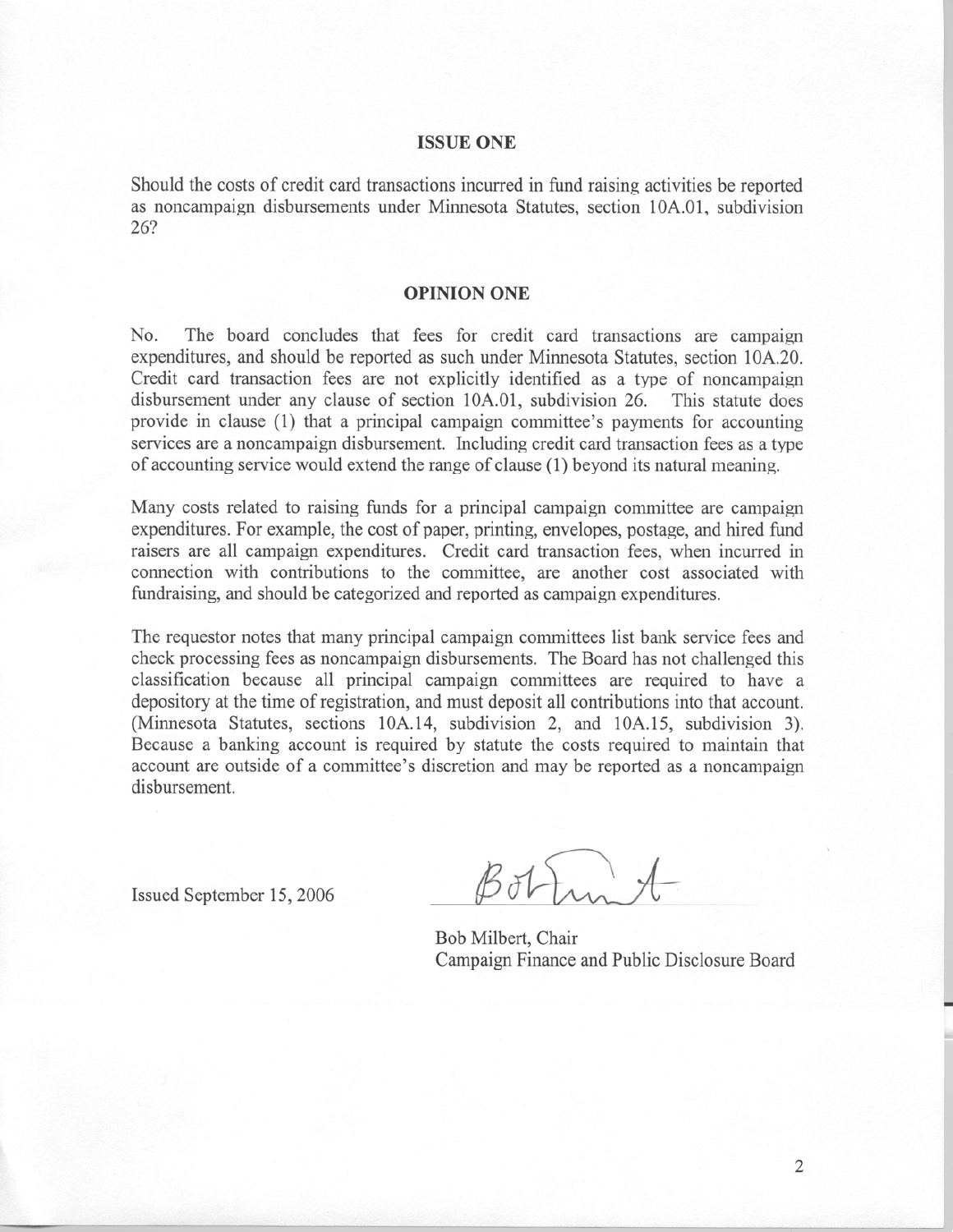## **Cited Statutes**

## **10A.01 Definitions**.

 Subd. 26. **Noncampaign disbursement**. "Noncampaign disbursement" means a purchase or payment of money or anything of value made, or an advance of credit incurred, or a donation in kind received, by a principal campaign committee for any of the following purposes:

- (1) payment for accounting and legal services;
- (2) return of a contribution to the source;
- (3) repayment of a loan made to the principal campaign committee by that committee;
- (4) return of a public subsidy;
- (5) payment for food, beverages, entertainment, and facility rental for a fund-raising event;
- (6) services for a constituent by a member of the legislature or a constitutional officer in the executive branch, including the costs of preparing and distributing a suggestion or idea solicitation to constituents, performed from the beginning of the term of office to adjournment sine die of the legislature in the election year for the office held, and half the cost of services for a constituent by a member of the legislature or a constitutional officer in the executive branch performed from adjournment sine die to 60 days after adjournment sine die;
- (7) payment for food and beverages consumed by a candidate or volunteers while they are engaged in campaign activities;
- (8) payment for food or a beverage consumed while attending a reception or meeting directly related to legislative duties;
- (9) payment of expenses incurred by elected or appointed leaders of a legislative caucus in carrying out their leadership responsibilities;
- (10) payment by a principal campaign committee of the candidate's expenses for serving in public office, other than for personal uses;
- (11) costs of child care for the candidate's children when campaigning;
- (12) fees paid to attend a campaign school;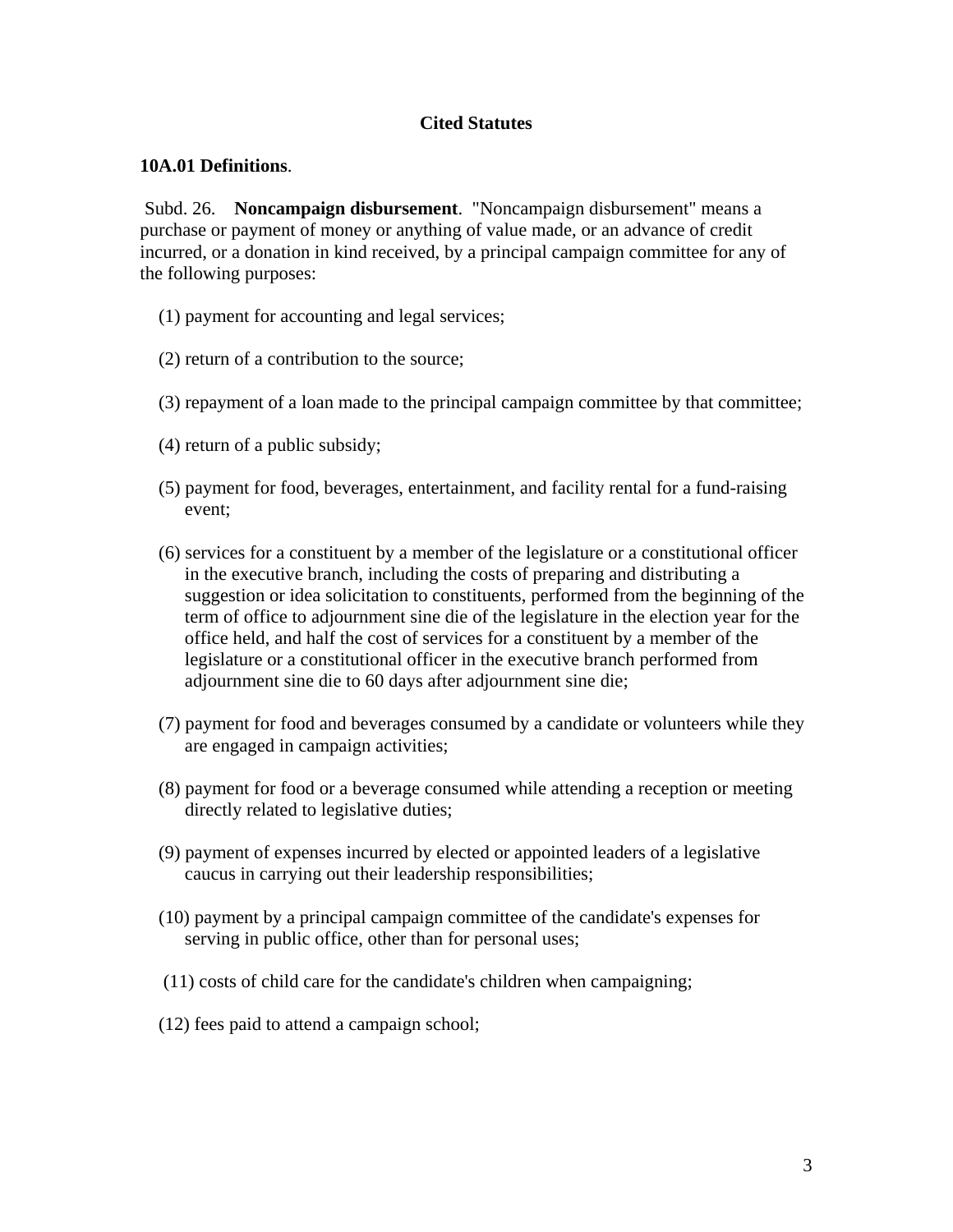- (13) costs of a postelection party during the election year when a candidate's name will no longer appear on a ballot or the general election is concluded, whichever occurs first;
- (14) interest on loans paid by a principal campaign committee on outstanding loans;
- (15) filing fees;
- (16) post-general election thank-you notes or advertisements in the news media;
- (17) the cost of campaign material purchased to replace defective campaign material, if the defective material is destroyed without being used;
- (18) contributions to a party unit;
- (19) payments for funeral gifts or memorials; and
- (20) other purchases or payments specified in board rules or advisory opinions as being for any purpose other than to influence the nomination or election of a candidate or to promote or defeat a ballot question.

The board must determine whether an activity involves a noncampaign disbursement within the meaning of this subdivision.

A noncampaign disbursement is considered made in the year in which the candidate made the purchase of goods or services or incurred an obligation to pay for goods or services.

#### **10A.14 Registration**.

 Subdivision 1. **First registration**. The treasurer of a political committee, political fund, principal campaign committee, or party unit must register with the board by filing a statement of organization no later than 14 days after the committee, fund, or party unit has made a contribution, received contributions, or made expenditures in excess of \$100.

Subd. 2. Form. The statement of organization must include:

- (1) the name and address of the committee, fund, or party unit;
- (2) the name and address of the chair of a political committee, principal campaign committee, or party unit;
- (3) the name and address of any supporting association of a political fund;
- (4) the name and address of the treasurer and any deputy treasurers;